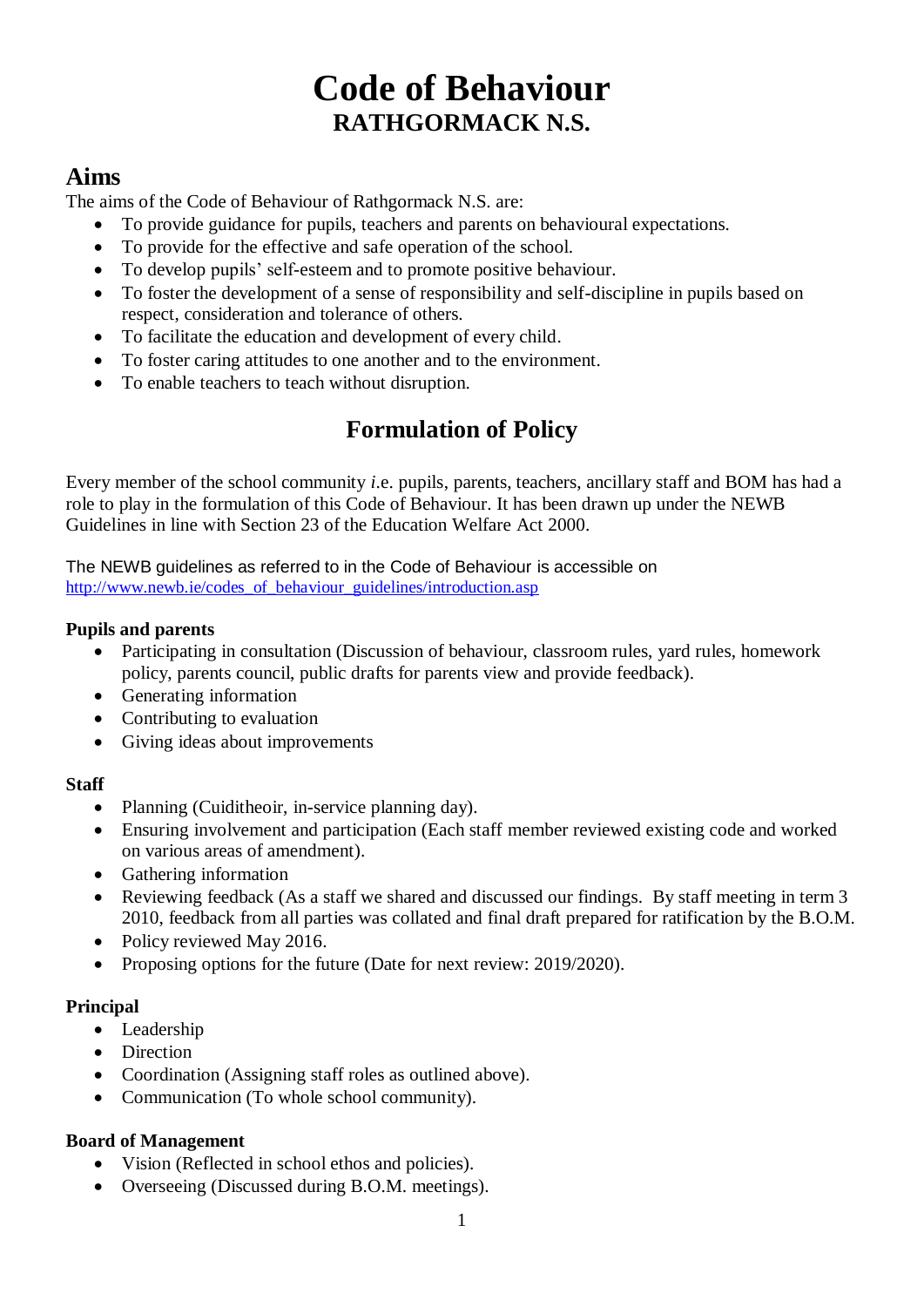- Participation (Provide feedback on draft document).
- Ratification

## **General Guidelines for Positive Behaviour**

- 1. Pupils are expected to treat all adults and fellow pupils with respect and courtesy at all times. Behaviour that interferes with the rights of others to learn and to feel safe is unacceptable.
- 2. Pupils are expected to show respect for all school property and to keep the school environment clean and litter free.
- 3. Pupils are expected to take pride in their appearance, to have all books and required materials and to be in the right place at the right time.
- 4. Pupils are expected to obey a teacher's instructions, to work to the best of their ability and to present assignments neatly.
- 5. Pupils are expected to attend every day unless there is a genuine reason for absence, in which case the school must be informed in writing on return of the pupil, stating the reason for absence. To satisfy both parents and staff of the safe arrival of pupils to school, parents should also phone/text on the morning of the absence informing the school where the child is.
- 6. Should it be necessary for a child to arrive late, the child must report to the office to sign in. Should it be necessary for a child to leave early from school, the adult collecting the child must report to the office to sign out.

## **Setting standards of Behaviour**

The standards expect all members of the school community*,* (as outlined on opening page) and in addition visitors to the school, to behave in ways that show respect for others.

#### **Standards signalling positive values**

- Respect for self and others.
- Kindness and willingness to help others.
- Courtesy and good manners.
- Fairness.
- Readiness to use respectful ways of resolving difficulties and conflicts.
- Forgiveness.

#### **Standards signalling unacceptable behaviour**

Standards are also a way of signalling to members of the school community the kinds of behaviours that are not acceptable in the school, for example:

- Behaviour that is hurtful (including bullying, harassment, discrimination and victimisation).
- Behaviour that interferes with teaching and learning.
- Threats or physical hurt to another person.
- Damage to property.
- Theft.
- Bullying

#### **Bullying**

Bullying is repeated verbal, psychological or physical aggression by an individual or group against others. The most common forms of bullying are aggressive physical contact, name-calling, intimidation, extortion, isolation and taunting. Bullying will not be tolerated and parents will be expected to co-operate with the school at all times in dealing with instances of bullying in accordance with the school's Anti-Bullying Policy.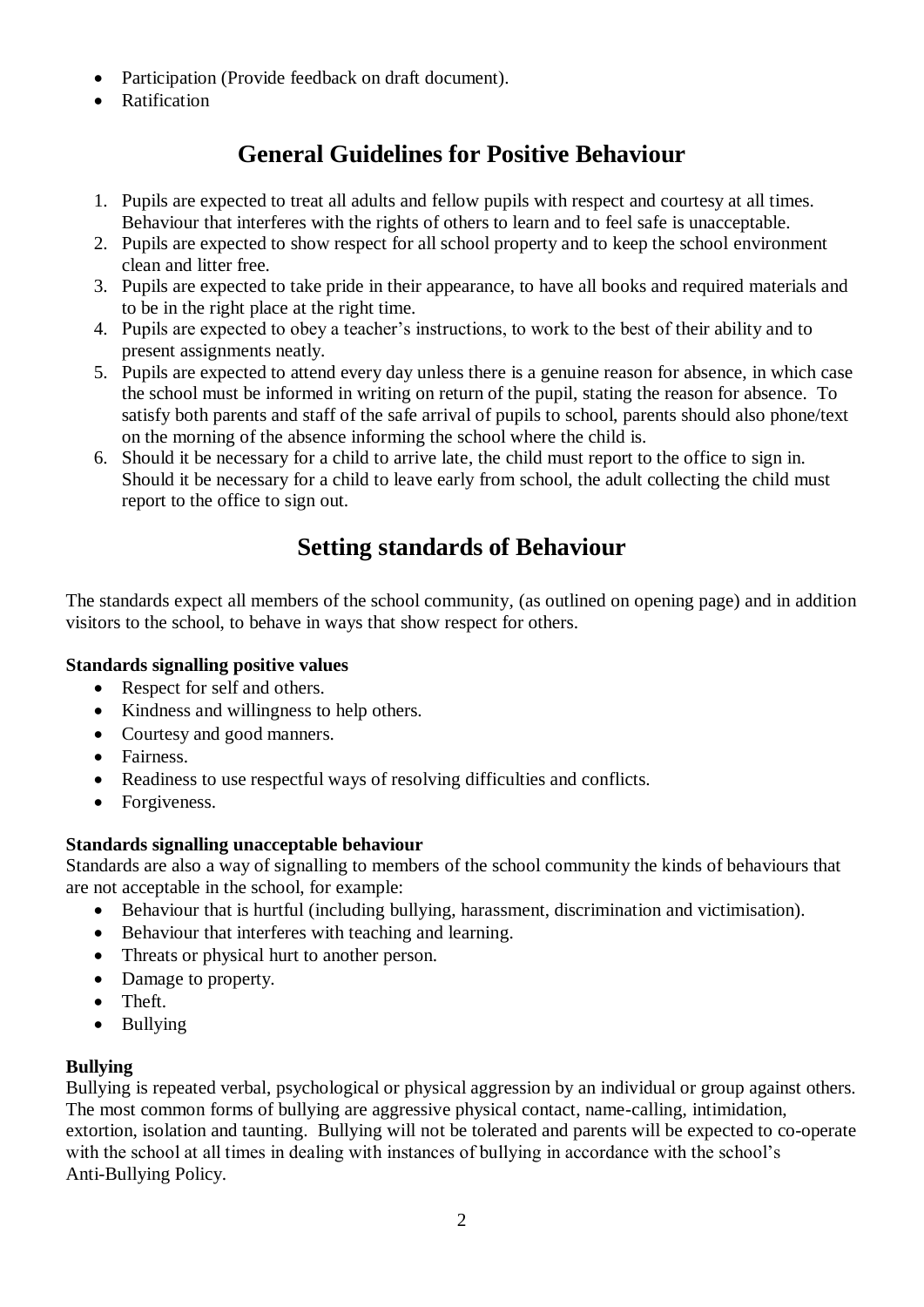## **Modelling the standards**

#### **The responsibility of adults**

The adults in the school have a responsibility to model the school's standards of behaviour, in their dealings both with students and with each other, since their example is a powerful source of learning for students.

Parents are expected to model the standards that students are asked to respect. In order to do this, they need to be familiar with the standards and to understand the importance of expecting students to behave according to these standards.

The ways in which parents and teachers interact will provide students with a model of good working relationships.

## **Affirming Positive Behaviour**

Positive reinforcement of good behaviour leads to better self-discipline and we place a greater emphasis on rewards and incentives than on sanctions.

#### **Strategies/Incentives**

- A quiet word or gesture to show approval.
- A comment on a child's exercise book.
- A visit to another class or Principal for commendation.
- Praise in front of class group.
- Individual class merit awards, points awards or award stamps.
- Delegating some special responsibility or privilege.
- Written or verbal communication with parent.

#### **Linkage within curriculum**

Each classroom teacher within the guidelines of the Revised Curriculum uses various sources to affirm positive behaviour.

- SPHE Walk Tall, Stay Safe, Be Safe, Circle Time, Action for Life and Content Objectives.
- $\bullet$  Alive 0
- Working in pairs and groups in all areas of the curriculum and school initiatives.

### **School Rules**

School rules are kept to a minimum and are devised with regard for the health, safety and welfare of all members of the school community. If a school is to function efficiently, it is necessary that rules and regulations are clearly stated and enforced consistently and fairly.

## **Types of Misbehaviour**

#### **Minor**

- Lack of courtesy and good manners towards others.
- Name Calling
- Punctuality issues.
- Minor behaviour that interferes with teaching and learning e.g. verbal interruptions, distracting others, lack of participation or concentration.
- Homework issues.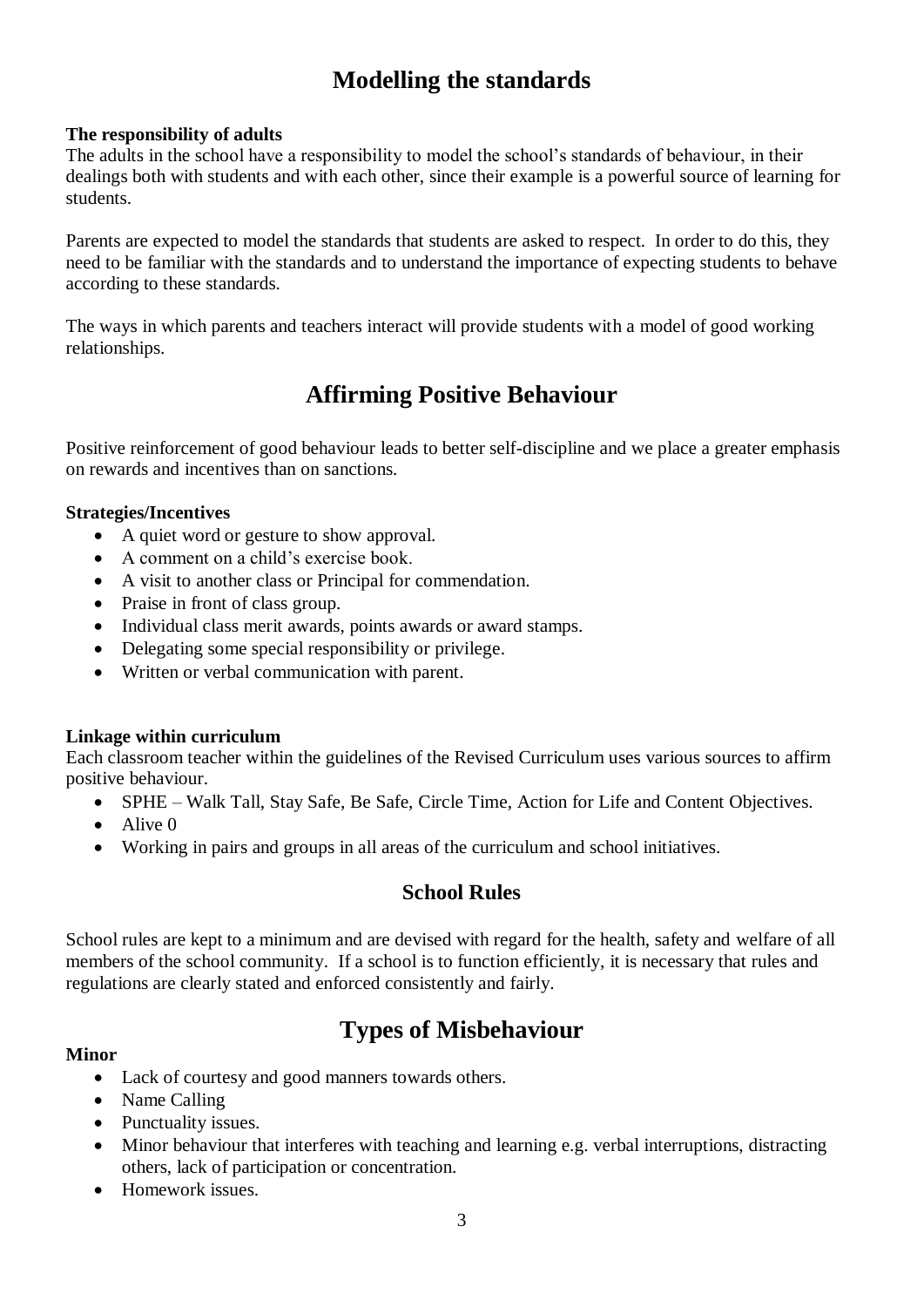- Minor theft or damage to property/school environment e.g. taking another child's rubber, writing on table.
- Intentionally telling untruths.

#### **Serious**

- Behaviour that is harmful including bullying, harassment, discrimination and victimisation.
- Persistent Name Calling
- Intentionally telling untruths.
- Threats or physical hurt to another person.
- Continuous behaviour that interferes regularly with teaching and learning.
- Complete disobedience, disrespect and disregard towards others.
- Leaving school grounds without permission.

### **Gross**

- Serious deliberate theft or damage to property/school environment e.g. theft of money or valuables, vandalism, breaking a window.
- Inappropriate behaviour: such as of a sexual nature, use of a mobile phone without permission from school, smoking, drug or substance abuse.

### **This is not an exhaustive list.**

## **Discouraging Misbehaviour**

The purpose of sanctions and other strategies is to promote positive and discourage misbehaviour. Sanctions will be applied according to the gravity of the misbehaviour, with due regard to age and emotional development. These may include:

### **Sanctions for Minor Misbehaviour of pupils**

- Reasoning with pupil.
- Verbal reprimand including advice on how to improve.
- Prescribing extra work.
- Loss of privileges
- Temporary separation from peers within class and/or temporary removal to a supervised location.
- Communication with parents.

### **Sanctions for Serious Misbehaviour of pupils**

- Loss of privileges.
- Temporary separation from peers within class and/or temporary removal to a supervised location.
- Communication with parents.
- Referral to Principal.
- Principal communicating with parents.
- Parents invited to school to discuss behaviour.
- The issue may need to be brought to the attention of the Board of Management
- Exclusion (Suspension or Expulsion) from school may be deemed necessary and the school will follow the guidelines as set out by the NEWB and section 29 of the Education Act 1998.

### Sa**nctions for gross misbehaviour**

- Suspension/Expulsion
- Referral to Gardaí /Juvenile Liaison Officer / HSE where appropriate

Pupils will not be deprived of engagement in a Curricular Area, except on the grounds of health/safety.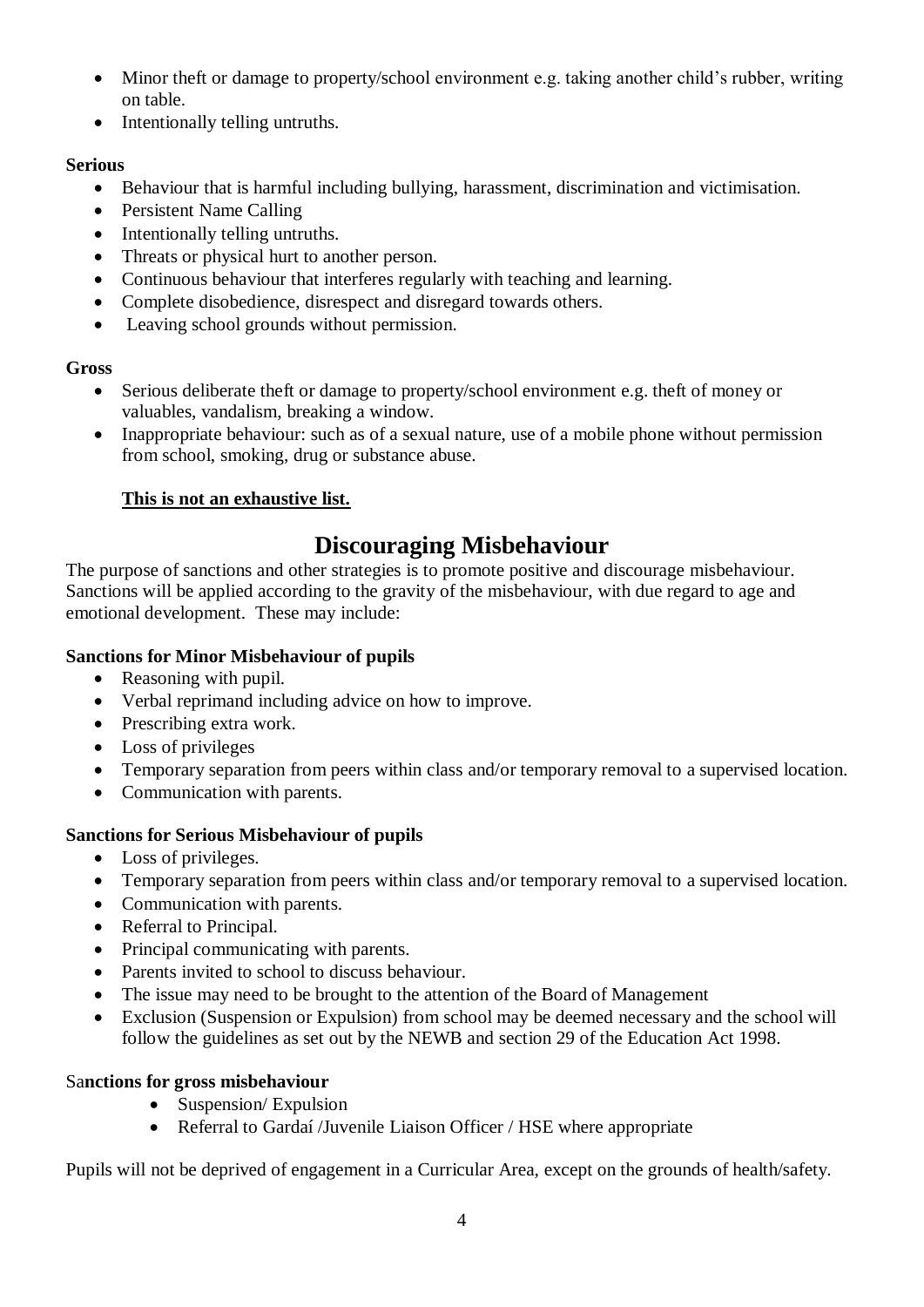#### **Sanctions for Misbehaviour of adults**

If any adult member of the school community is seen not to uphold the standards expected of them as outlined in the Code of Behaviour the following sanctions will apply.

- Disapproval expressed by principal
- Disapproval expressed by Board of Management
- If issue comes under Child Protection referral to HSE or Gardaí
- Under Section 24(3) of the Education Act(1998) procedures are laid down for the Suspension and Dismissal of teachers

#### **Students with special educational needs**

Students with special educational needs may require help to understand and observe the code. Students with learning difficulties may need to be taught how to relate cause and effects of behaviour in more tangible ways, for example through pictures, film or role-play etc., They may not be able to predict consequences as easily as their peers and so may be vulnerable.

#### **Before/After School**

Parents are reminded that the staff of the school does not accept responsibility for pupils before official opening time of 9.00 am or after the official closing time of 1.40 pm (infants) 2.40 pm (other classes) except where pupils are engaged in an extra-curricular activity organised by the school and approved by the Board of Management. Pupils involved in such activities are expected to behave in accordance with school behaviour policy during these times.

## **Suspensions and expulsions**

A proposal to exclude a student through suspension/expulsion is warranted only by very serious misbehaviour or gross misbehaviour. Aggressive, threatening or violent misbehaviour towards a teacher or pupil will be regarded as very serious or gross misbehaviour.

Care will be taken to ensure that all matters to do with an investigation of alleged misbehaviour will be dealt with in confidence.

The principles of fair procedures will be applied to  $-$ 

- The investigation of an alleged misbehaviour that may lead to a suspension or expulsion.
- The process of decision-making as to (a) whether the pupil did engage in the misbehaviour and (b) what sanction to impose.

The principles of fair procedures are:

(1) The right to be heard

(2) The right to impartiality in the investigation and decision-making.

Refer to NEWB guidelines (see appendix 1)

### **Suspension**

Suspension is defined as: requiring the pupil to absent him/herself from the school for a specified, limited period of school days.

During this period, the pupil retains their place in the school.

The board of management has the authority to suspend a pupil. Where this authority is delegated to the principal, the delegation will be done formally and in writing.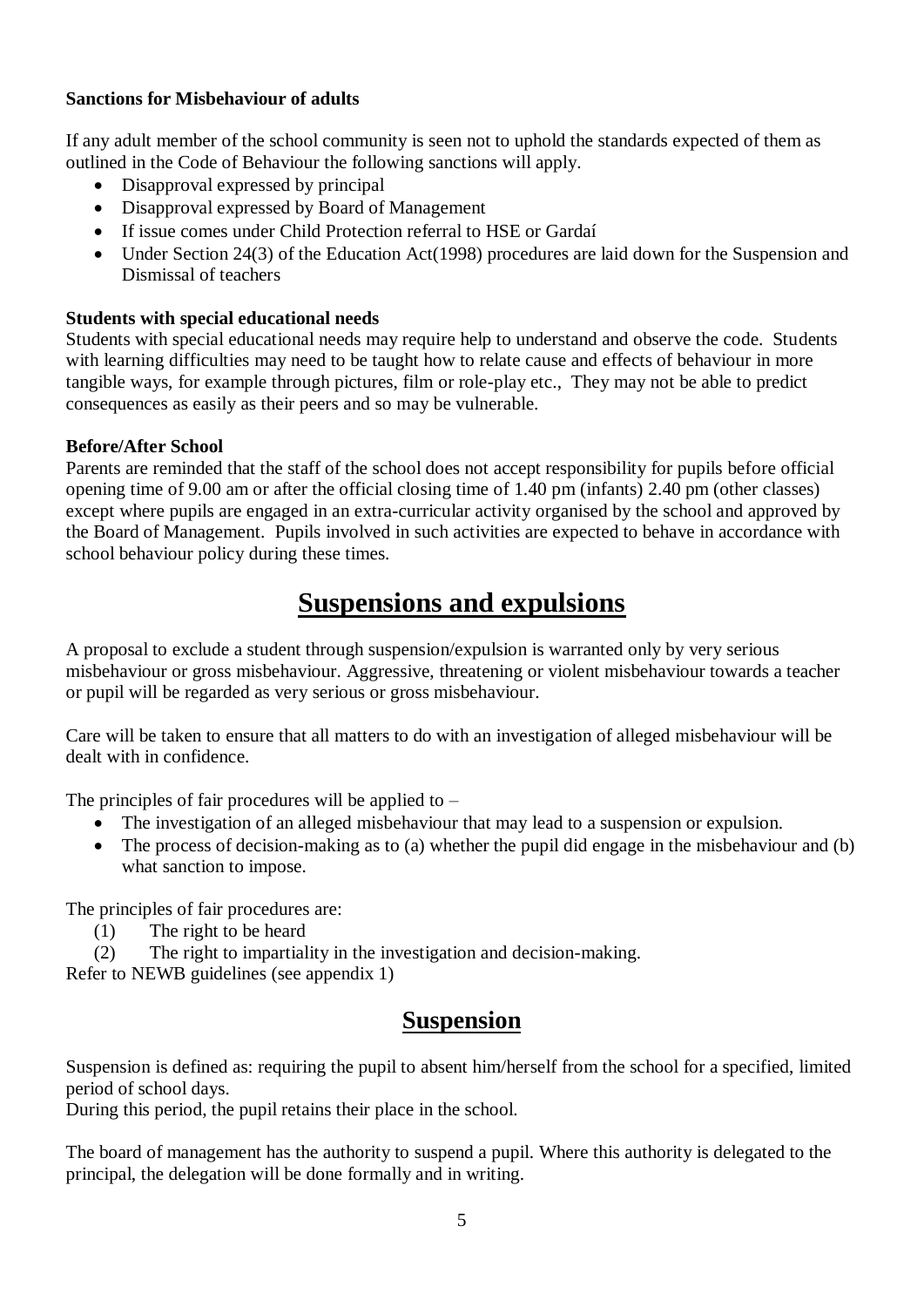The decision to suspend a pupil must have serious grounds such as that:

- The pupils' behaviour has had a seriously detrimental effect on the education of other pupils.
- The pupils' continued presence in the school at this time constitutes a threat to safety.
- The student is responsible for serious damage to property.
- Aggressive, threatening or violent misbehaviour towards a teacher or pupil will be regarded as very serious or gross misbehaviour.
- The pupil has engaged in misappropriate behaviour such as of a sexual nature, smoking, drug or substance abuse of any kind.

A single incident of serious misconduct may be grounds for suspension.

### **Factors to consider before suspending a student**- (see appendix 2 of NEWB Guidelines)

Suspension will be part of an agreed plan to address the pupils' behaviour. The suspension should:

- Enable the school to set behaviour goals with the pupil and their parents.
- Give school staff an opportunity to plan other interventions.
- Impress on a pupil and their parents the seriousness of the behaviour.

### **Forms of suspension**

- **Immediate** suspension: In exceptional circumstances this may be considered necessary where the continued presence of the pupil in the school would represent a serious threat to the safety of pupils or staff, or any other person.
- **'Automatic'** suspension: Serious misconduct as deemed by Principal/Deputy Principal for particular named behaviours as outlined above.
- **Informal or unacknowledged** suspension: (Guidelines pg 74 -78 will be adhered to).

### **Procedures in respect of suspension**

Where a preliminary assessment of the facts confirms serious misbehaviour that could warrant suspension, the school will observe the following procedures:

#### **1. Inform the pupil and parents**

The school will let the pupil and their parents know about the complaint, how it will be investigated, and that it could result in suspension.

Parents may be informed by phone and in writing, depending on the seriousness of the matter.

#### **2. Give an opportunity to respond**

A meeting with the pupil and their parents will provide an opportunity for them to give their side of the story and to ask questions. The school will record invitations to these meetings and the parents' response. If a student and their parents fail to attend a meeting, the Principal will write advising the gravity of the matter, the importance of attending a rescheduled meeting, and failing that, the duty of the school authorities to make a decision to respond to the negative behaviour.

### **Procedures in relation to immediate suspension**

Where this is considered by the principal to be warranted for reasons of safety of pupil, other pupils, staff or others a preliminary investigation will be conducted to establish the case for the suspension. In this case the parents will be notified and arrangements made with them for the pupil to be collected.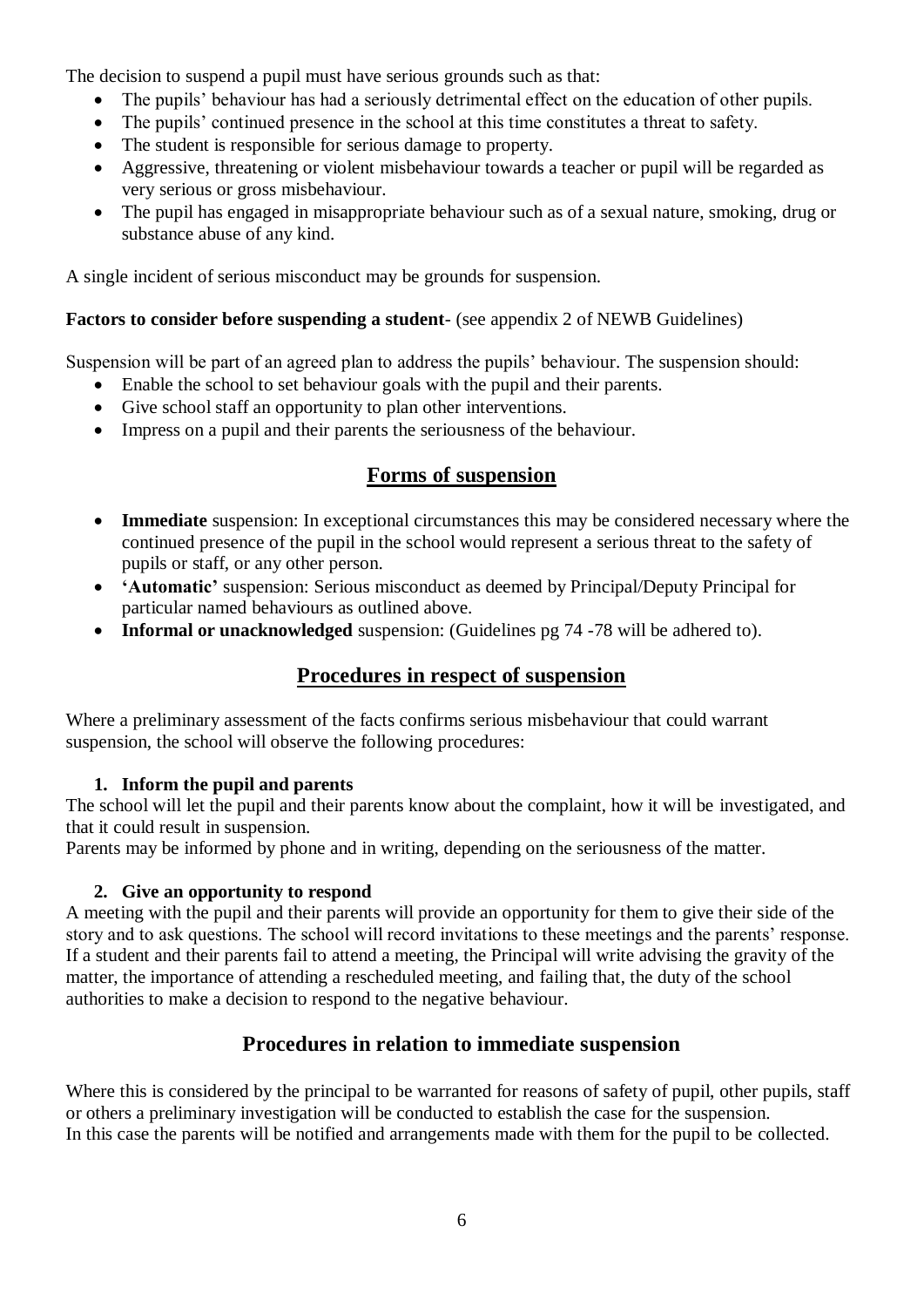## **The period of suspension**

A pupil will not be suspended for more than 3 days, except in exceptional circumstances where it is considered that a longer period is needed to achieve a particular objective.

B.O.M. should give guidance on kinds of circumstances where longer suspensions might be approved. The BOM must consider and approve a proposed suspension of longer than 3 days. However, where a meeting of the board cannot be convened in a timely fashion the board may authorise the principal to impose a suspension of up to 5 days. The board should normally place a ceiling of 10 days on any one period of suspension imposed by it.

The board will formally review any proposal to suspend a pupil, where the suspension would bring the number of days for which the pupil has been suspended in the current school year to 20 days or more. Any such suspension is subject to appeal under section 29 of the Education Act 1998.

## **Appeals**

The B.O.M. will offer an opportunity to parents to appeal a principal's decision to suspend a pupil. If parents wish to appeal it should be done formally in writing to the B.O.M. The Board will discuss the issue and inform the parents of their decision within 21 days. If the appeal is upheld and the suspension has already taken place then record of the suspension will be permanently removed from the child's record.

In the case of a B.O.M decision to suspend, an appeals process may be provided by the Patron.

#### **Section 29 appeal**

Where the total number of days for which the pupil has been suspended in the current school year reaches 20 days, the parents may appeal the suspension under section 29 of the Education Act 1998. When parents are being notified of such a suspension, they and the pupil will be told about their right to appeal to the Secretary General of the Dept of Education and Science under section 29 of the Education Act 1998, and will be given information about how to appeal.

### **Implementing the suspension**

### **Written notification**

The principal will notify the parents and the pupil in writing of the decision to suspend. The letter will confirm:

- The period of suspension and the dates on which it will begin and end
- The reasons for the suspension
- Any study programme to be followed
- Arrangements for returning to school, including any commitments to be entered into by the pupil and the parents (e.g. Reaffirming their commitment to the code of behaviour)
- Provision for an appeal to the B.O.M.
- The right to appeal to the Secretary General of the Dept of Education and Science (Education Act 1998 Section 29)

#### **Re-integration of student**

The school will help the student to take responsibility for catching up on work missed and reintegrate fully into school life.

#### **Records and reports**

Formal written records will be kept of: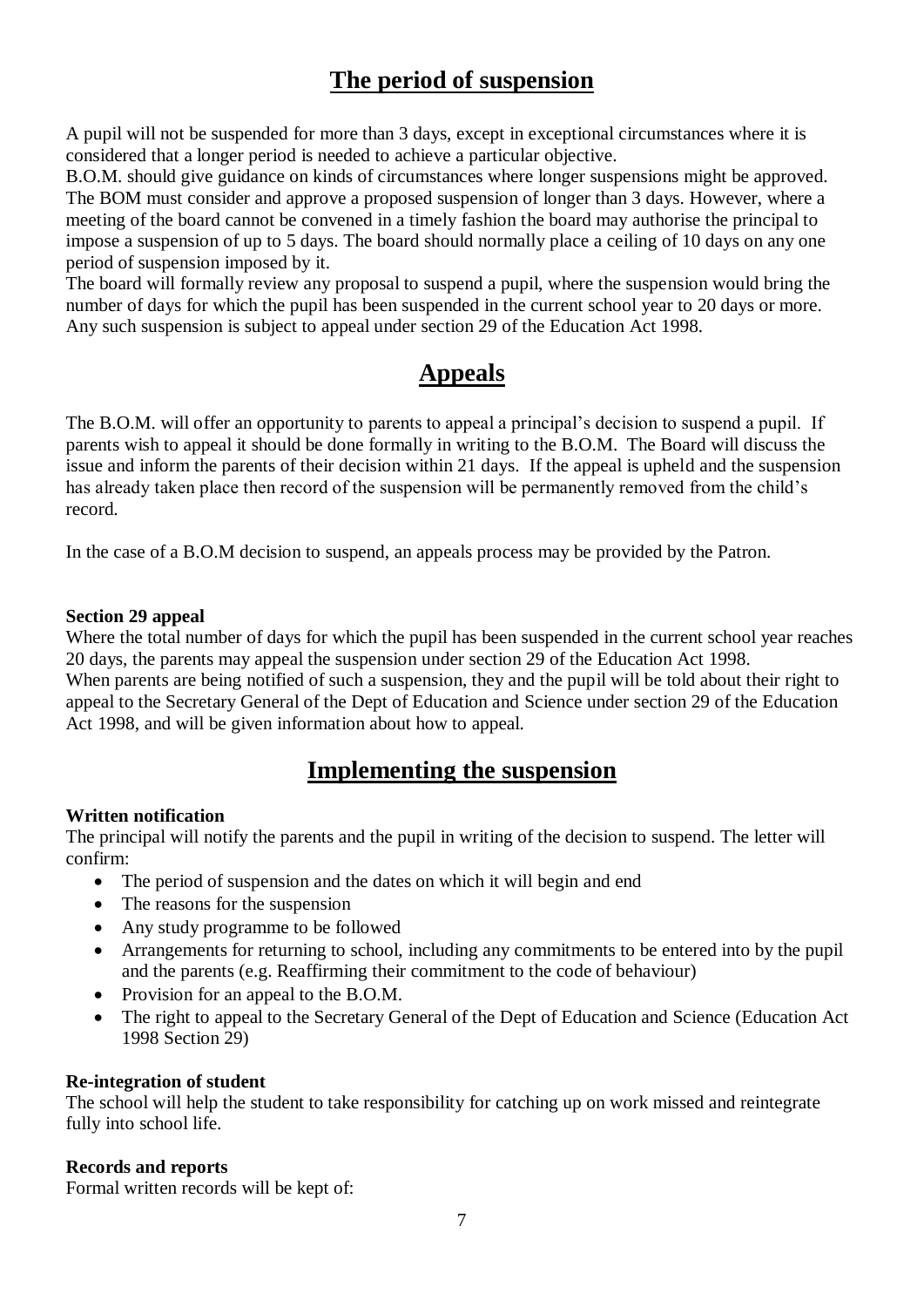- The investigation (including notes of all interviews held)
- The decision-making process
- The decision and the rationale for the decision
- The duration of the suspension and any conditions attached to the suspension.

The Principal should report all suspensions to the Board of Management, with the reasons for and the duration of each suspension.

## **Expulsion**

A student is expelled from a school when a Board of Management makes a decision to permanently exclude him/her from the school having complied with the provisions of section 24 of the Education (Welfare) Act 2000.

The Board of Management of a recognised school has the authority to expel a student. As a matter of best practice, that authority should be reserved to the Board of Management and should not be delegated.

#### **The grounds for expulsion**

The school should have taken significant steps to address the misbehaviour and to avoid expulsion of a student including, as appropriate:

- Meeting with parents and the student to try to find ways of helping the student to change their behaviour.
- Making sure that the student understands the possible consequences of their behaviour, if it should persist.
- Ensuring that all other possible options have been tried.
- Seeking the assistance of support agencies.

#### **A proposal to expel a student requires serious grounds such as that:**

- The student's behaviour is a persistent cause of significant disruption to the learning of others or to the teaching process.
- The student's continued presence in the school constitutes a real and significant threat to safety.
- The student is responsible for serious damage to property.

The grounds for expulsion may be similar to the grounds for suspension. In addition to factors such as the degree of seriousness and the persistence of the behaviour, a key difference is that, where expulsion is considered, school authorities have tried a series of other interventions, and believe they have exhausted all possibilities for changing the student's behaviour.

#### **'Automatic' expulsion**

A Board of Management may decide, as part of the school's policy on sanctions, and following the consultation process with the principal, parents, teachers and students that particular named behaviours or repeated incidents as listed above incur expulsion as a sanction.

#### **Expulsion for a first offence**

There may be exceptional circumstances where the Board of Management forms the opinion that a student should be expelled for a first offence. The kinds of behaviour that might result in a proposal to expel on the basis of a single breach of the code could include:

- A serious threat of violence against another student or member of staff.
- Actual violence or physical assault.
- Supplying illegal drugs to other students in the school.
- Sexual assault.

#### **Determining the appropriateness of expelling a student.** (See appendix. 3).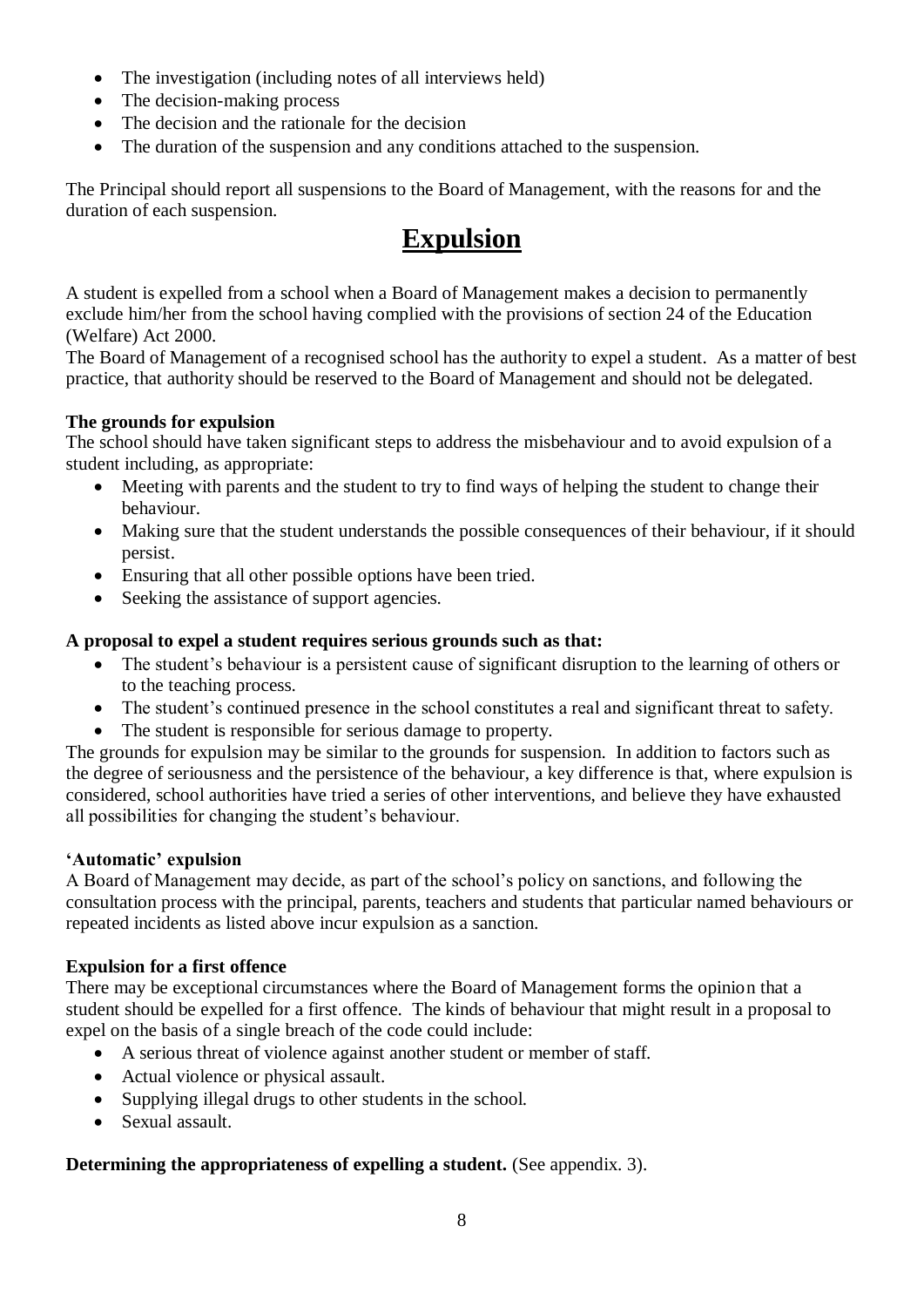# **Procedures in respect of expulsion**

Schools are required by law to follow fair procedures as well as procedures prescribed under the Education (Welfare) Act 2000, when proposing to expel a student (See appendix. 1). Where a preliminary assessment of the facts confirms serious misbehaviour that could warrant expulsion, the procedural steps will include:

- 1. A detailed investigation carried out under the direction of the Principal.
- 2. A recommendation to the Board of Management by the Principal.
- 3. Consideration by the Board of Management of the Principal's recommendation; and the holding of a hearing.
- 4. Board of Management deliberations and actions following the hearing.
- 5. Consultations arranged by the Educational Welfare Officer.
- 6. Confirmation of the decision to expel.
- 7. School will strictly adhere to NEWB guidelines.

It is a matter for each Board of Management to decide which of the tasks involved in these procedural steps requires separate meetings and which tasks can be accomplished together in a single meeting, consistent with giving parents due notice of meetings and a fair and reasonable time to prepare for a Board hearing.

The Principal should give parents and the student every opportunity to respond to the complaint of serious misbehaviour before a decision is made and before a sanction is imposed.

# **Appeals**

A parent may appeal a decision to expel to the secretary General of the Department of Education and Science (Education Act 1998 section 29). An appeal may also be brought by the National Educational Welfare Board on behalf of a student.

#### **The appeals process**

The appeals process under section 29 of the Education Act 1998 begins with the provision of mediation by a mediator nominated by the Appeals Committee (Department of Education and Science). For further details about the Appeals process, including requirements for documentation, and the steps in the process, refer to current DES guidance.

#### **Review of use of expulsion**

The Board of Management should review the use of expulsion in the school at regular intervals to ensure that its use is consistent with school policies, that patterns of use are examined to identify factors that may be influencing behaviour in the school, and to ensure that expulsion is used appropriately.

## **Implementation of the Code of Behaviour**

Every member of the school community has a role to play in the implementation of the Code of Behaviour. Rules will be kept to a minimum, emphasise positive behaviour and will be applied in a fair and consistent manner, with due regard to the age of the pupils and to individual difference. Good behaviour will be encouraged and rewarded. Where difficulties arise, parents will be contacted at an early stage.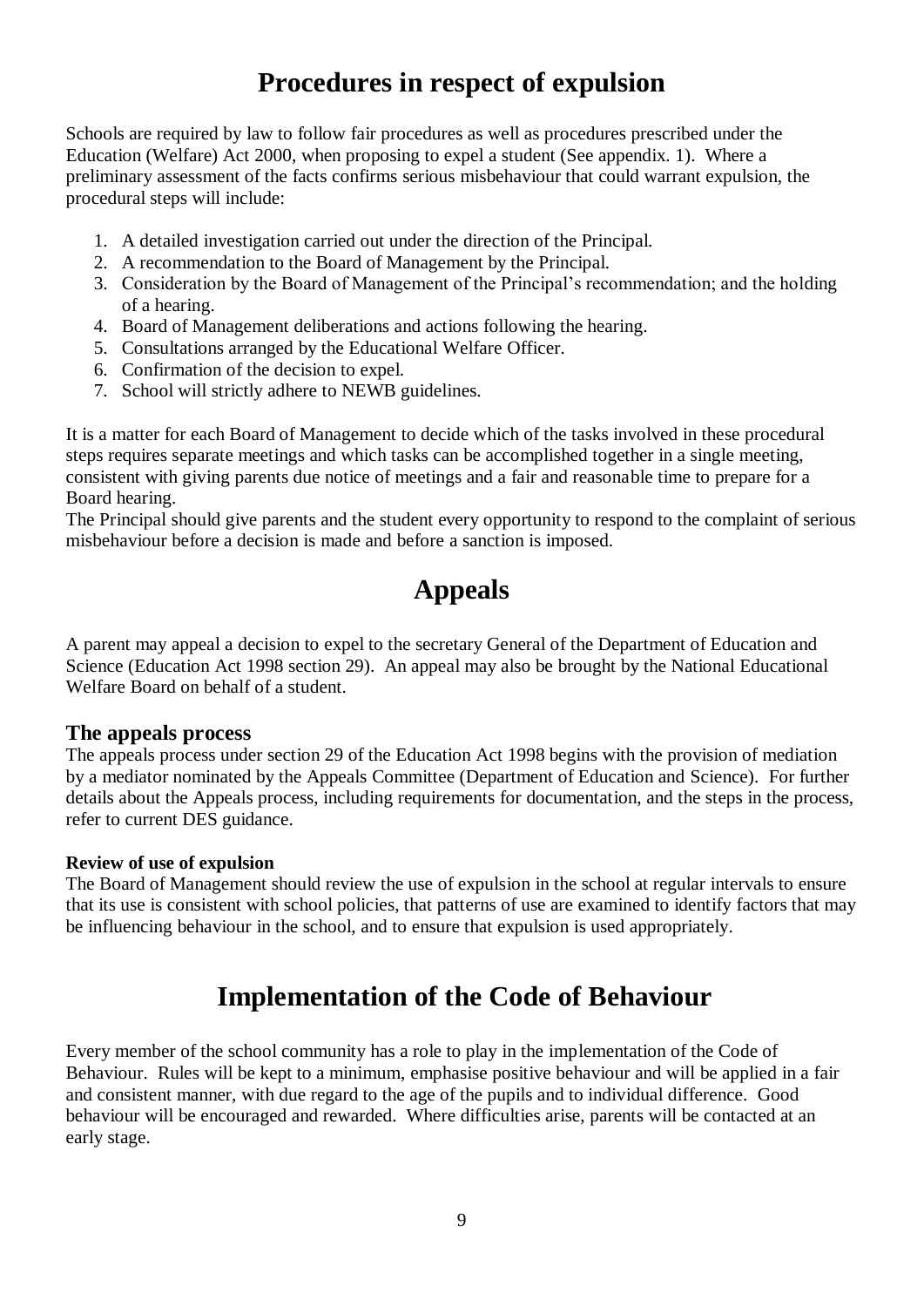#### **Board of Management's Role**

- Provide a comfortable, safe environment.
- Support the Principal and staff in implementing the code.
- Ratify the code.

### **Principal's Role**

- Promote a positive climate in the school.
- Ensure that the Code of Behaviour is implemented in a fair and consistent manner.
- Consult with staff on a regular informal basis as to the working of the Code.
- Arrange for review of the Code, as required.
- Report absences over 20 days to NEWB as required.

#### **Teachers' Role**

Support and implement the school's code of behaviour.

- Create a safe working environment for each pupil.
- Recognise and affirm good work and behaviour according to each child's individual ability.
- Teaching the code and building students' competence.
- Prepare school work and correct work done by pupils.
- Recognise and provide for individual talents and differences among pupils.
- Be courteous, consistent and fair.
- Keep opportunities for disruptive behaviour to a minimum.
- Deal appropriately with misbehaviour.
- Keep a record of instances of serious misbehaviour or repeated instances of misbehaviour.
- Provide support for colleagues.
- Timely communication with parents when necessary and provide reports on matters of mutual concern.

### **Pupils' Role**

- Attend school regularly and punctually.
- Listen to their teachers and act on instructions/advice.
- Show respect for all members of the school community.
- Respect all school property and the property of other pupils.
- Avoid behaving in any way which would endanger others.
- Avoid all nasty remarks, swearing and name-calling.
- Include other pupils in games and activities.
- Bring correct materials/books to school.
- Follow school and class rules.
- Adhere to all school policies.

#### **Parents/Guardians' Role**

Encourage children to have a sense of respect for themselves and for property.

- Ensure that children attend regularly and punctually.
- Be interested in, support and encourage their children's school work.
- Be familiar with the Code of Behaviour and support its implementation.
- Co-operate with teachers in instances where their child's behaviour is causing difficulties for others.
- Timely communication with the school in relation to any problems which may affect child's progress/behaviour.
- Ensure that children adhere to all school policies.